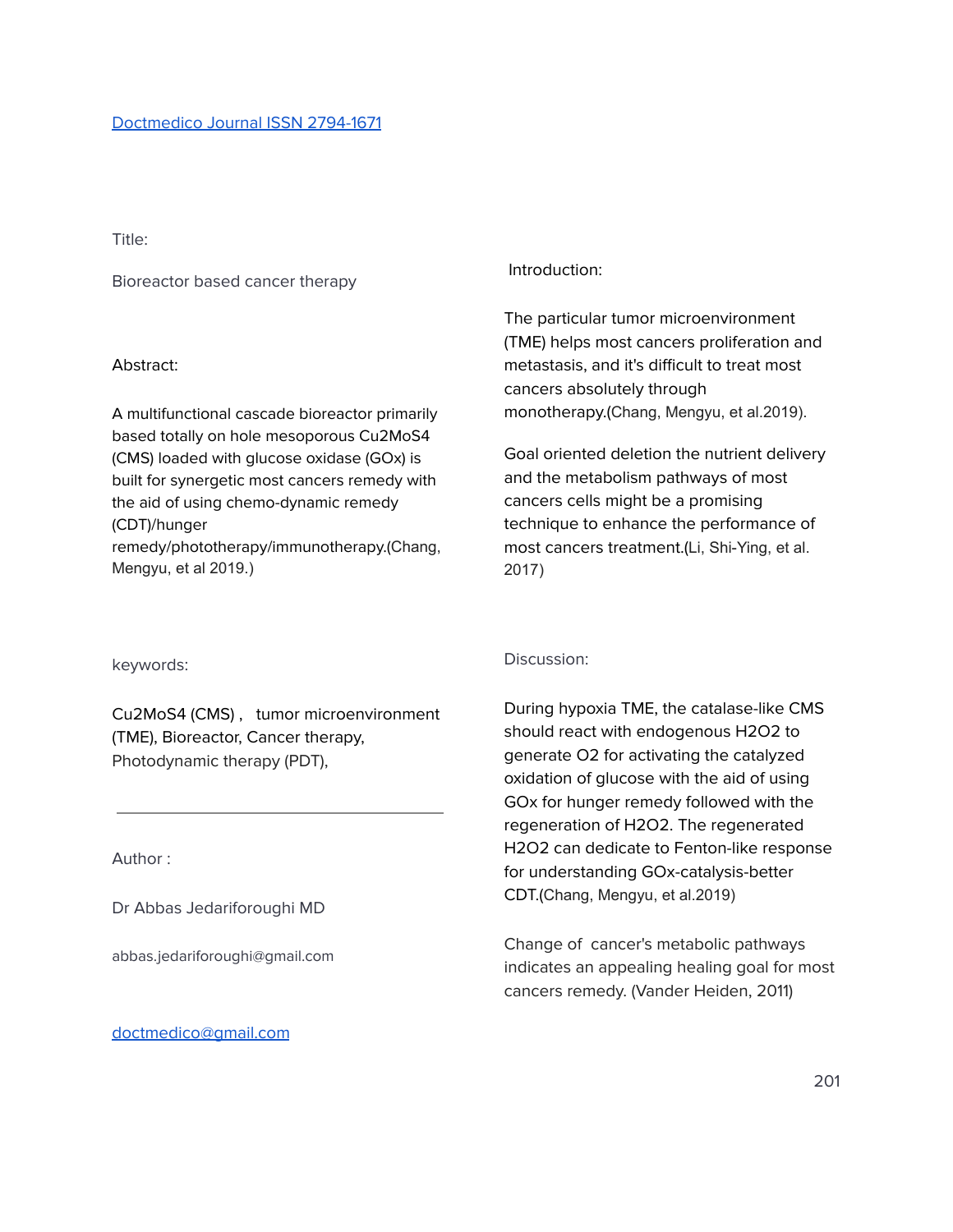Generally, the extraordinary proliferation of cancers cells requires enough vitamins and power deliver to assist their survival and growth. ( Tennant, D. A.; Durán, R. V.; Gottlieb, E., 2010 ) The ensuing up-regulation of intracellular cardio glycolysis, called the Warburg effect, (Denko, N. C , 2008) could reason cancers cells to end up greater touchy to modifications in glucose concentration. Based in this character, a method become proposed for most cancers hunger remedy through depleting the intratumoral glucose. (Izuishi, K.; Kato, K.; Ogura, T.; Kinoshita, T.; Esumi, H. 2000) However, in attention of the equal metabolism necessities of glucose in regular cells, conventional starvation techniques have been quick of cancers focused on ability, which would possibly result in extreme off-goal effects. (Zhang, C.; Ni, D.; Liu, Y. Y.; Yao, H. L.; Bu, W. B.; Shi, J., 2017) Moreover, the adaptive up-regulation of cancers cells through parallel power materials would possibly even result in the failure of hunger remedy. (Kim, S. M.; Roy, S. G.; Chen, B.; Nguyen, T. M.; McMonigle, R. J.; McCracken, A. N.; Zhang, Y. L.; Kofuji, S.; Hou, J.; Selwan, E.; Finicle, B. T.; Nguyen, T. T.; Ravi, A.; Ramirez, M. U.; Wiher, T.; Guenther, G. G.; Kono, M.; Edwards, A. T.; Hanessian, S.; Edinger, A. L, 2016) To enlarge the healing effects, a complementary mode become proposed to reduce off the cancers glucose deliver and wreck the glucose

[doctmedico@gmail.com](mailto:doctmedico@gmail.com)

metabolism associated cell elements. (Li, Shi-Ying, et al. 2017)

Photodynamic therapy (PDT) is a noninvasive technique for specific ablation of local tumors through the amazing oxidation capabilities of reactive oxygen species (ROS) to nucleic acids, enzymes, and cell membranes. (Ochsner, M. 1997) However, photosensitizers (PSs) frequently want to be converted into pharmaceutical formulations because of their restricted solubility. (Abbas, M.; Zou, Q. L.; Li, S. K.; Yan, X. H. 2017) Even so, the low loading performance in addition to the untimely leaking behaviors might similarly restrict their applications. (Lu, K. D.; He, C. B.; Guo, N. N.; Chan, C.; Ni, K. Y.; 2016) Recently, nanosized porphyrin metal–natural frameworks (nMOFs) had been fabricated as nanophotosensitizers (nanoPSs) for PDT with the benefits of facile diffusion of singlet oxygen (1O2), avoidable self-quenching, and excessive PS loading. (Lismont, M.; Dreesen, L.; Wuttke, S. 2017) However, the hypoxic nature of the most cancers microenvironment, due to the speedy proliferation of most cancers cells and distorted most cancers blood vessels, turned into surprisingly unfavorable to the oxygen (O2)-based PDT. (Qian, C. G.; Yu, J. C.; Chen, Y. L.; Hu, Q. Y.; Xiao, X. Z.; Sun, W. J.; Wang, C.; Feng, P. J.; Shen, Q. D.; Gu, Z. 2016) In addition, nanoPSs couldn't keep away from the immune device, and that they had been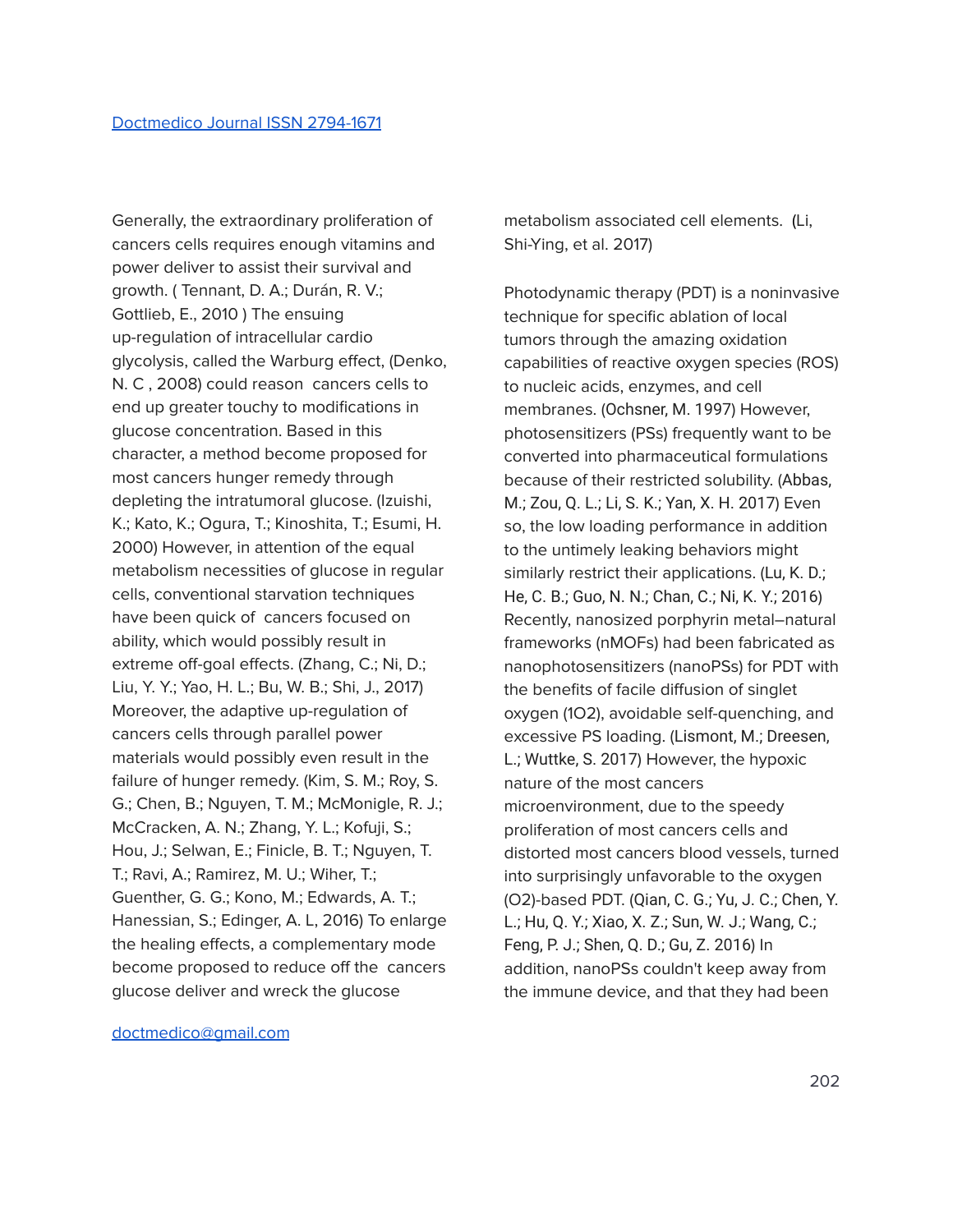brief of unique focused on, which might similarly lessen their healing performance and purpose systemic facet effects.

Traditionally, some changes of nanoparticles with polymers and focused on ligands should enhance the blood circulate time and beautify the most cancers focused on ability. (Knop, K.; Hoogenboom, R.; Fischer, D.; Schubert, U. S. 2010) However, the complicated synthesis in addition to the opportunity of activating the immune device might substantially limiting their preferred applicability. (Ishida, T.; Ichihara, M.; Wang, X. Y.; Yamamoto, K.; Kimura, J.; Majima, E.; Kiwada, H. 2006) Moreover, the receptor density and its selective reputation might additionally lessen the focused on performance. As we know, most cancers cells own a few precise functions together with immune get away and homologous binding, which had been tightly related to their plasma membrane proteins. (Rodriguez, P. L.; Harada, T.; Christian, D. A.; Pantano, D. A.; Tsai, R. K.; Discher, D. E. 2013) Recently, a flexible technique turned into evolved for biomimetic transport through coating nanoparticles with herbal cellular membranes. (Chen, W. S.; Zeng, K.; Liu, H.; Ouyang, J.; Wang, L. Q.; Liu, Y.; Wang, H.; Deng, L.; Liu, Y. N. 2017) The superficially camouflaged cellular membranes should whole the replication of floor antigenic range of the supply cells, endowing nanoparticles

with immune get away and homotypic focused on capabilities. (Hu, C. M. J.; Fang, R. H.; Wang, K. C.; Luk, B. T.; Thamphiwatana, S.; Dehaini, D.; Nguyen, P.; Angsantikul, P.; Wen, C. H.; Kroll, A. V.; Carpenter, C.; Ramesh, M.; Qu, V.; Patel, S. H.; Zhu, J.; Shi, W.; Hofman, F. M.; Chen, T. C.; Gao, W. W.; Zhang, K.; Chien, S.; Zhang, L. F. 2015) Also, this top-down technique might substantially simplify the techniques for the multifunctional ornament of nanoparticles. (Fang, R. H.; Hu, C. M. J.; Chen, K. N. H.; Luk, B. T.; Carpenter, C. W.; Gao, W. W.; Li, S. L.; Zhang, D. E.; Lu, W. Y.; Zhang, L. F.2013)

#### Conclusion & Results;

The CMS below 1064 nm laser irradiation suggests great tumor-killing capacity and potential through phototherapy because of its amazing photothermal conversion efficiency ( $\eta$  = 63.3%) and cytotoxic superoxide anion (·O2−) technology performance. More importantly, the PEGylated CMS@GOx-primarily based totally synergistic remedy blended with checkpoint blockade remedy may want to elicit strong immune responses for each successfully ablating number one tumors and inhibiting most cancers metastasis.(Chang, Mengyu, et al.2019)

[doctmedico@gmail.com](mailto:doctmedico@gmail.com)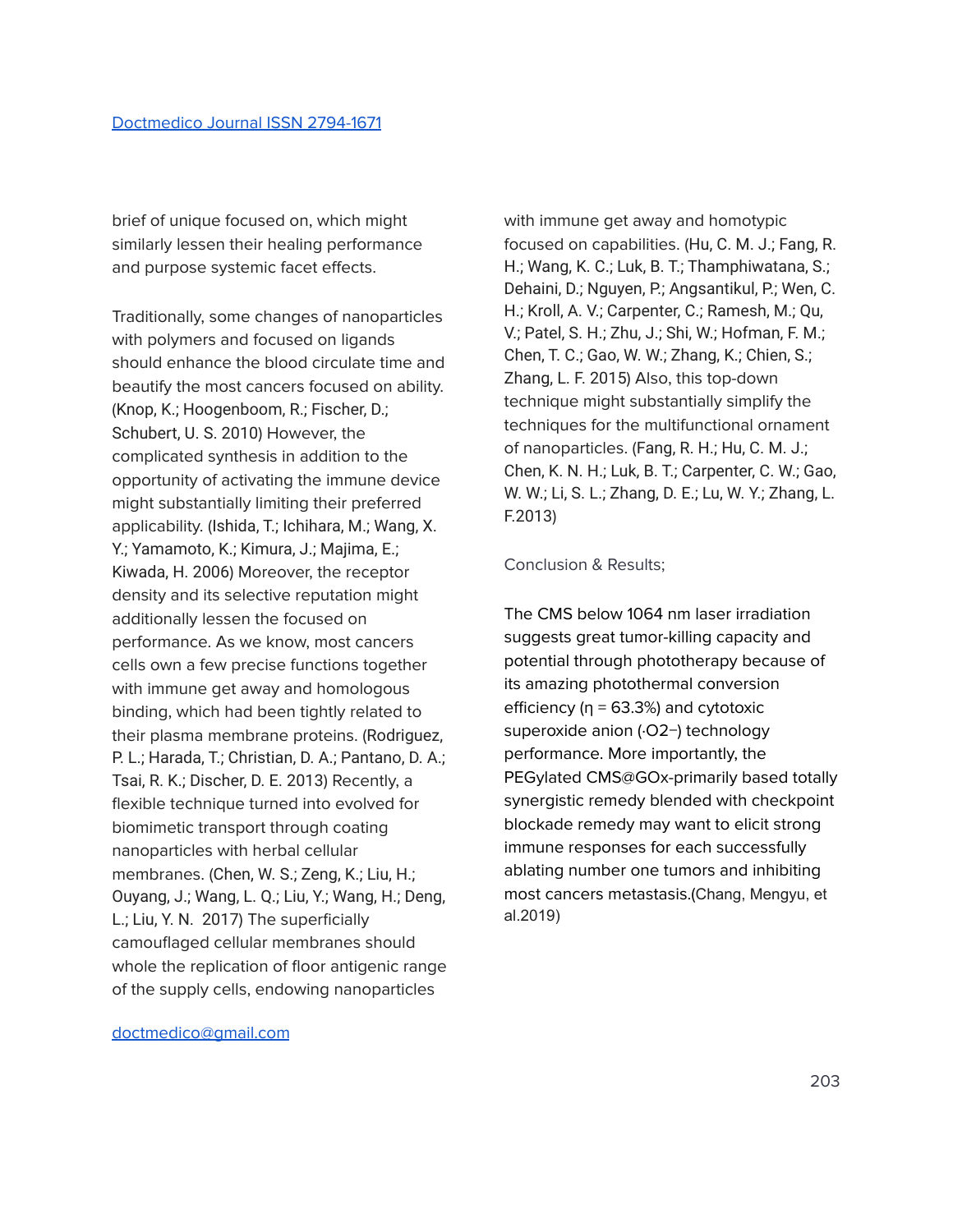Conflict of interest: not applicable

Financial support: not applicable

# References:

- Chang, Mengyu, et al. "A multifunctional cascade bioreactor based on hollow‐structured Cu2MoS4 for synergetic cancer chemo‐dynamic therapy/starvation therapy/phototherapy/immunotherapy with remarkably enhanced efficacy." *Advanced Materials* 31.51 (2019): 1905271.
- Li, Shi-Ying, et al. "Cancer cell membrane camouflaged cascade bioreactor for cancer targeted starvation and photodynamic therapy." *ACS nano* 11.7 (2017): 7006-7018.
- Vander Heiden, M. G. Targeting Cancer Metabolism: a Therapeutic Window Opens Nat. Rev. Drug Discovery **2011**, 10, 671– 684 DOI: 10.1038/nrd3504
- Denko, N. C. Hypoxia, HIF1 and Glucose Metabolism in the Solid Tumour Nat. Rev. Cancer **2008**, 8, 705– 713 DOI: 10.1038/nrc2468
- Tennant, D. A.; Durán, R. V.; Gottlieb, E. Targeting Metabolic Transformation for Cancer Therapy Nat. Rev. Cancer **2010**, 10, 267– 277 DOI: 10.1038/nrc2817
- Izuishi, K.; Kato, K.; Ogura, T.; Kinoshita, T.; Esumi, H. Remarkable Tolerance of Tumor Cells to Nutrient Deprivation: Possible New Biochemical Target for Cancer Therapy Cancer Res. **2000**, 60, 6201– 6207
- Zhang, C.; Ni, D.; Liu, Y. Y.; Yao, H. L.; Bu, W. B.; Shi, J. L. Magnesium Silicide Nanoparticles as a Deoxygenation Agent for Cancer Starvation Therapy Nat. Nanotechnol. **2017**, 12, 378 DOI: 10.1038/nnano.2016.280
- Kim, S. M.; Roy, S. G.; Chen, B.; Nguyen, T. M.; McMonigle, R. J.; McCracken, A. N.; Zhang, Y. L.; Kofuji, S.; Hou, J.; Selwan, E.; Finicle, B. T.; Nguyen, T. T.; Ravi, A.; Ramirez, M. U.; Wiher, T.; Guenther, G. G.; Kono, M.; Edwards, A. T.; Hanessian, S.; Edinger, A. L.Targeting Cancer Metabolism by Simultaneously Disrupting Parallel Nutrient Access Pathways J. Clin. Invest. **2016**, 126, 4088– 4102 DOI: 10.1172/JCI87148
- Ochsner, M. Photophysical and Photobiological Processes in the Photodynamic Therapy of Tumours J. Photochem. Photobiol., B **1997**, 39, 1– 18 DOI:

10.1016/S1011-1344(96)07428-3

● Abbas, M.; Zou, Q. L.; Li, S. K.; Yan, X. H. Self-Assembled Peptide- and Protein-Based Nanomaterials for Antitumor Photodynamic and Photothermal Therapy Adv. Mater.

[doctmedico@gmail.com](mailto:doctmedico@gmail.com)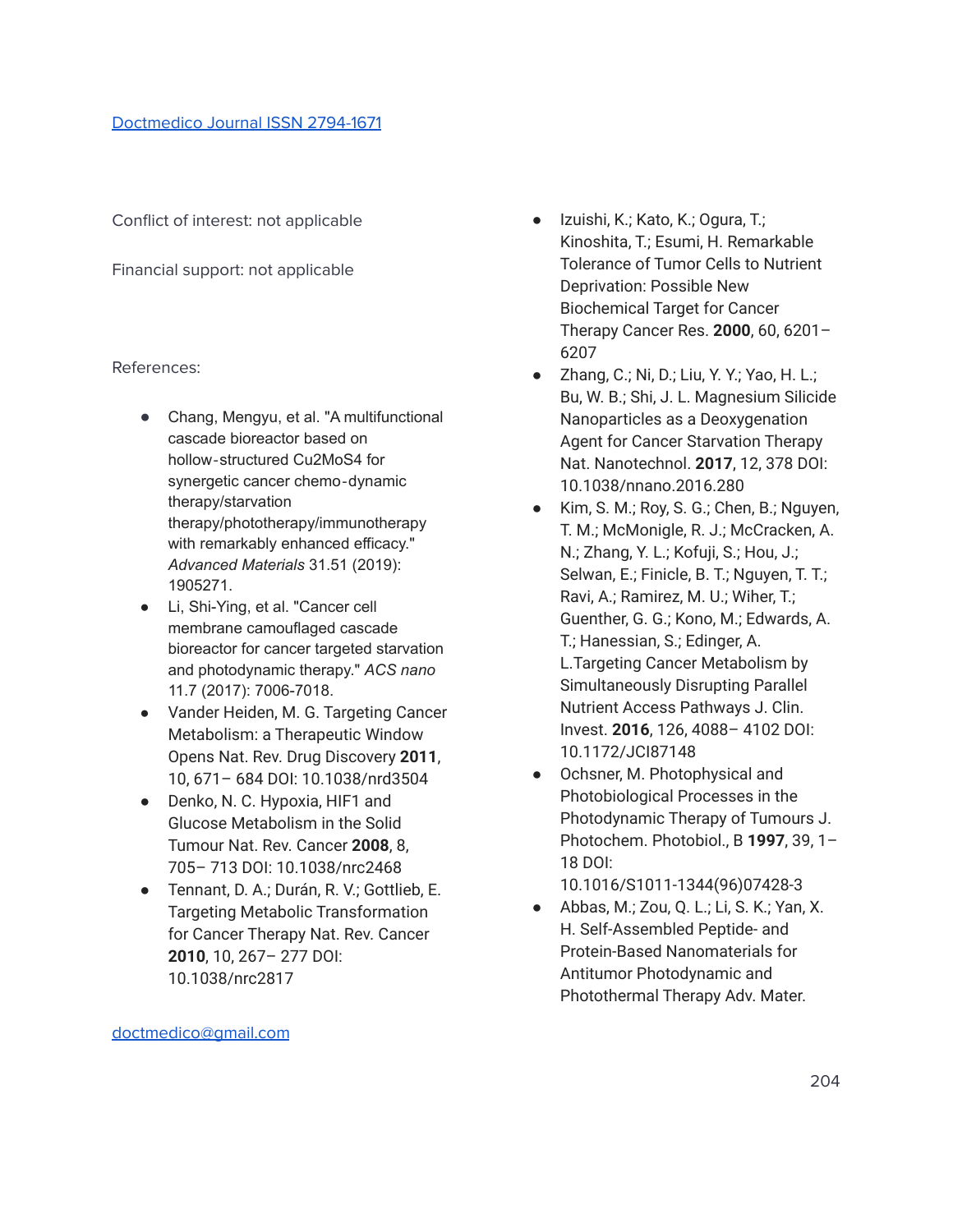**2017**, 29, 1605021 DOI: 10.1002/adma.201605021

- Lu, K. D.; He, C. B.; Guo, N. N.; Chan, C.; Ni, K. Y.; Weichselbaum, R. R.; Lin, W. B. Chlorin-Based Nanoscale Metal-Organic Framework Systemically Rejects Colorectal Cancers via Synergistic Photodynamic Therapy and Checkpoint Blockade Immunotherapy J. Am. Chem. Soc. **2016**, 138, 12502– 12510 DOI: 10.1021/jacs.6b06663
- Lismont, M.; Dreesen, L.; Wuttke, S. Metal-Organic Framework Nanoparticles in Photodynamic Therapy: Current Status and Perspectives Adv. Funct. Mater. **2017**, 27, 1606314 DOI: 10.1002/adfm.201606314
- Qian, C. G.; Yu, J. C.; Chen, Y. L.; Hu, Q. Y.; Xiao, X. Z.; Sun, W. J.; Wang, C.; Feng, P. J.; Shen, Q. D.; Gu, Z. Light-Activated Hypoxia-Responsive Nanocarriers for Enhanced Anticancer Therapy Adv. Mater. **2016**, 28, 3313– 3320 DOI: 10.1002/adma.201505869
- Knop, K.; Hoogenboom, R.; Fischer, D.; Schubert, U. S. Poly (ethylene glycol) in Drug Delivery: Pros and Cons as well as Potential Alternatives Angew. Chem., Int. Ed. **2010**, 49, 6288– 6308 DOI: 10.1002/anie.200902672
- Ishida, T.; Ichihara, M.; Wang, X. Y.; Yamamoto, K.; Kimura, J.; Majima, E.; Kiwada, H. Injection of PEGylated Liposomes in Rats Elicits PEG-Specific

[doctmedico@gmail.com](mailto:doctmedico@gmail.com)

IgM, which is Responsible for Papid Rlimination of a Decond Fose of PEGylated Liposomes J. Controlled Release **2006**, 112, 15– 25 DOI: 10.1016/j.jconrel.2006.01.005

- Rodriguez, P. L.; Harada, T.; Christian, D. A.; Pantano, D. A.; Tsai, R. K.; Discher, D. E. Minimal ″Self″ Peptides that Inhibit Phagocytic Clearance and Enhance Delivery of Nanoparticles Science **2013**, 339, 971– 975 DOI: 10.1126/science.1229568
- Chen, W. S.; Zeng, K.; Liu, H.; Ouyang, J.; Wang, L. Q.; Liu, Y.; Wang, H.; Deng, L.; Liu, Y. N. Cell Membrane Camouflaged Hollow Prussian Blue Nanoparticles for Synergistic Photothermal-/Chemotherapy of Cancer Adv. Funct. Mater. **2017**, 27, 1605795 DOI: 10.1002/adfm.201605795
- $\bullet$  Hu, C. M. J.; Fang, R. H.; Wang, K. C.; Luk, B. T.; Thamphiwatana, S.; Dehaini, D.; Nguyen, P.; Angsantikul, P.; Wen, C. H.; Kroll, A. V.; Carpenter, C.; Ramesh, M.; Qu, V.; Patel, S. H.; Zhu, J.; Shi, W.; Hofman, F. M.; Chen, T. C.; Gao, W. W.; Zhang, K.; Chien, S.; Zhang, L. F. Nanoparticle Biointerfacing by Platelet Membrane Cloaking Nature **2015**, 526, 118– 121 DOI: 10.1038/nature15373
- Fang, R. H.; Hu, C. M. J.; Chen, K. N. H.; Luk, B. T.; Carpenter, C. W.; Gao, W. W.; Li, S. L.; Zhang, D. E.; Lu, W. Y.; Zhang, L. F. Lipid-Insertion Enables Targeting Functionalization of Erythrocyte